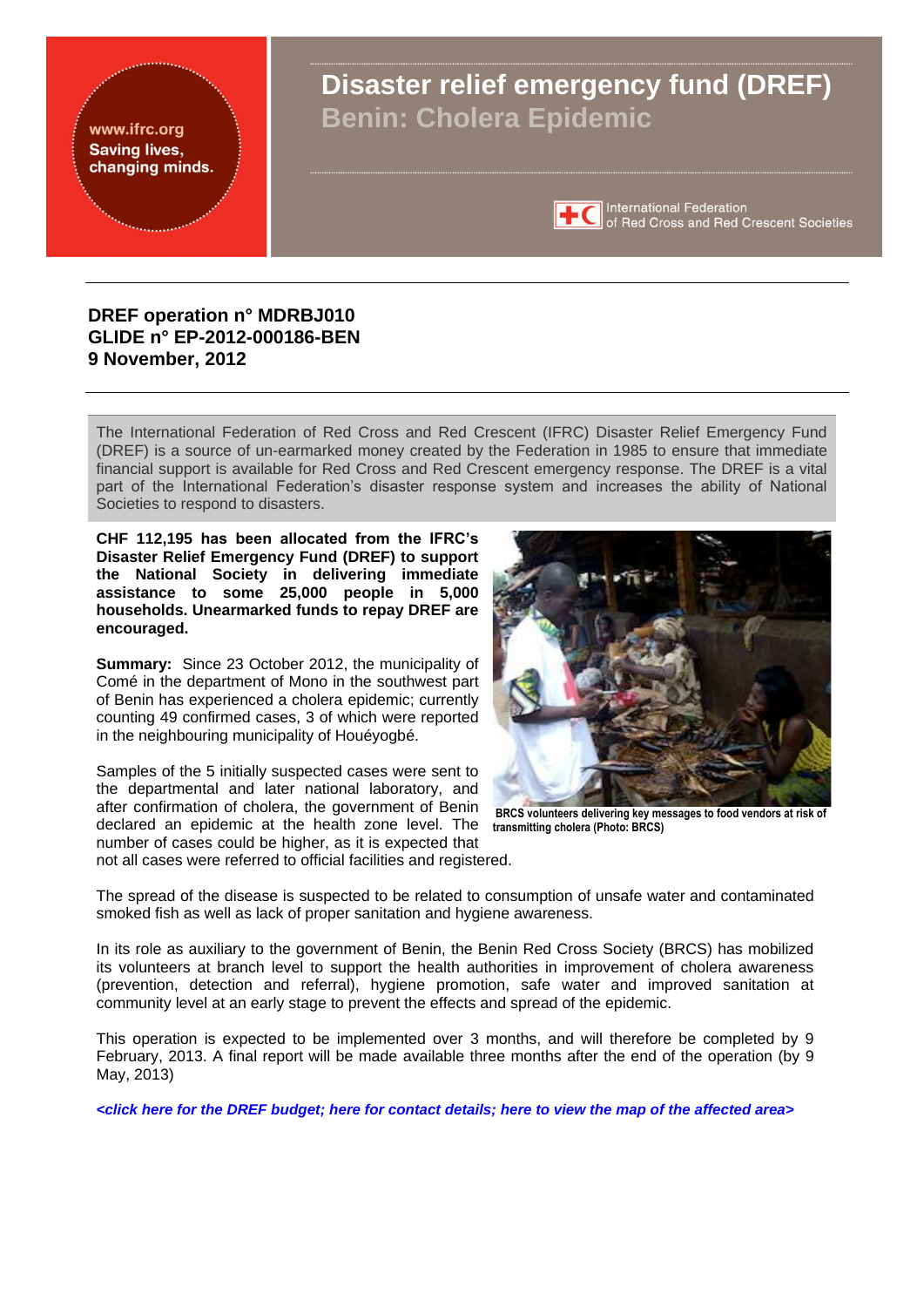# **The situation**

Since 23 October 2012, a cholera epidemic has been experienced in south-western Benin with suspected cases reported in the municipality of Comé. Five samples were tested and confirmed both the departmental and national laboratories. The cholera epidemic was declared by Minister for Health at the Zone.

Considering that new cases are being added every day, below is the chronology of this increase since the onset:

25 October 2012: 17 cases registered 0 deaths. 29 October 2012: 32 cases registered with 0 deaths. (+15 new cases) 30 October 2012: 38 cases registered (+6 new cases) 4 November 2012: 49 cases.

Most of the above reported cases have been coming from Agatogbo, Guezin and Akodéha districts in Comé municipality and others from Houéyogbè a neighbouring municipality. The spread of the epidemic has been fuelled by the consumption of untreated water from wells, smoked fish sold openly along roads and poor sanitation.

The municipality of Comé has 5 districts (Comè, Agatogbo, Akodéha, Ouédèmè, Oumako) made up of 38 villages and city districts with an estimated 74,700 inhabitants while the municipality of Houéyogbé has 6 districts (Dahe, Doutou, Honhoué, Houéyogbé, Sè, Zoungbonou) constituting 59 villages city districts with approximately 95,300 inhabitants.

The municipality of Comé is located in the department of Mono, south west of the Republic of Benin. It is bordered in the north by the municipality of Houéyogbè; northwest by the district of Oumako, north east by the district of Akodéha; to the west by district of Agatogbo; and by the municipality of Grand Popo in the south.

The Ministry of Health through its hospitals has been supporting affected patients and is currently implementing preventive mechanisms to slow the spread of cholera. Other activities started include strengthening epidemiological surveillance. In addition, the "subject bus" (mobile awareness) of the Ministry of Health was launched to raise awareness on the field.

## **Coordination and partnerships**

Response to the epidemic is currently being coordinated by Benin health authorities through traditional health coordination mechanisms. BRCS has been participating in the regular health coordination meetings organized by the Ministry of Health at country and regional levels to receive information and inform planned activities.

BRCS is an important partner to the Health authorities and works with them at both the national and branch/district levels in Health promotion activities, such as social mobilization during immunization campaigns and bed net distribution. Benin Red Cross will continue to work closely with the relevant health districts.

# **Red Cross and Red Crescent action**

Benin Red Cross Society has local branches in both Comé and Houéyogbé municipalities. In both areas, volunteers were alerted and mobilized for the implementation of awareness activities on health and hygiene promotion activities carried out as follows:

Headquarter level:

- Participation in coordination meetings organized by the Ministry of Health.
- Development of detailed response plans for volunteers in Comé and Houéyogbé

Districts level:

- Participation in district and local coordination meetings
- Awareness on hygiene promotion and sanitation of housing, markets, schools and public places for local population

In tackling this public health emergency, Benin Red Cross plans to support both the affected and neighbouring districts through community mobilization activities in health promotion and hygiene. Also, in accordance with the communication plan established by the Ministry of Health, to train 50 volunteers (in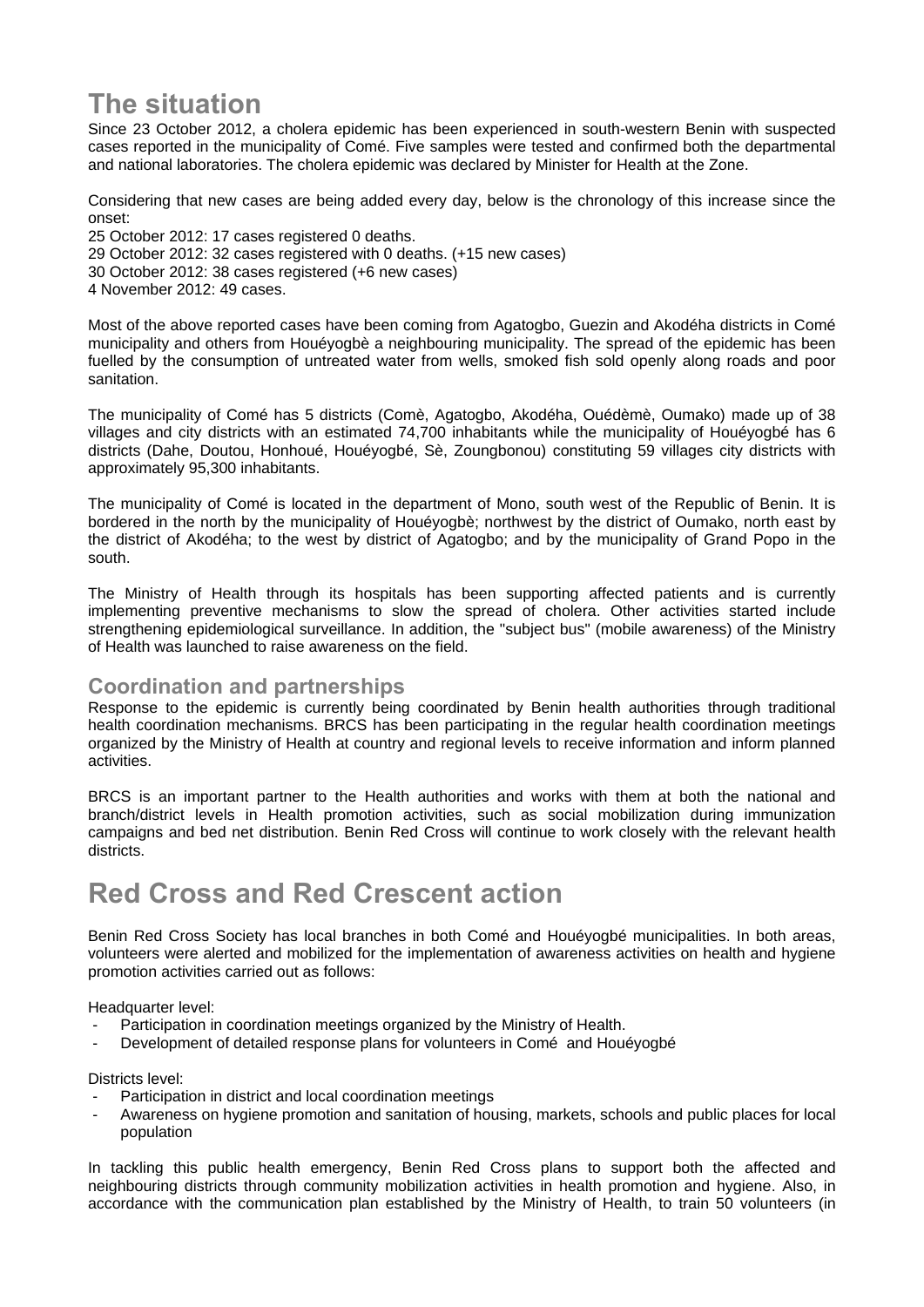Comé and Houéyogbé) in disease prevention and health promotion to embark on social mobilization activities, chlorination of wells, distribution of water purification tablets (aqua tabs) to 5,000 households as well as preparation and administration of ORS demonstration.

The International Federation through its delegation in Abidjan, Cote D'Ivoire, continues to work closely with the National Society by supporting its staff and volunteers in all activities while ensuring that management and operational issues are directed and implemented with the principles and core values of the Red Cross Movement to reach the needs of the most vulnerable.

## **The needs**

Based on the characteristics of cholera epidemics and the current knowledge of disease prevention in the affected areas, there is a clear need to improve cholera knowledge at community level, both in terms of health and hygiene. The activities need to be aligned with the national-wide health communication plan form the Ministry of Health.

The state of water sources and practices on storage and treatment needs to be improved, while sanitation facilities, especially in public areas need to be disinfected urgently.

## **The proposed operation**

The BRCS intervention will target 5,000 households (25,000 people) in Comé and Hoyéyogbé municipalities in the district of Comé. The target area selection is flexible and can be changed according to the updated information of the spread of the epidemic.

On the implementation of activities, volunteers will be trained on the management of outbreaks for volunteers training manual, conveying of key messages on hygiene promotion and treatment of water at the household level, using the local language. A RDRT member will be deployed to carry out a modified Epidemic Control for Volunteers (ECV) training and for implementation support.

BRCS will focus its intervention supporting the health authorities' efforts in responding to the outbreak through community social mobilization, distribution of water purification tabs (aqua tabs) and oral rehydration salt (ORS) sachets to households in affected communities; orientation on cholera detection, prevention and basic sanitation practices.

Volunteers will work in teams of two for awareness (25 teams of 2) at the household level for 10 days per month on rotation, and will visit 6 households on average per day. The household visits will be combined with other community awareness activities.

Based on the epidemic caseload, spread and the outcome of detailed assessments, this operation may be revised during implementation and all updated interventions published in a DREF update bulletin.

#### **Emergency health**

| Outcome 1: Improved hygiene behaviour and cholera awareness amongst 5,000 households (25,000)<br>people) in 97 communities in 3 months |                                                                                                                                                                                                                                                                                                                                                                                                                              |  |
|----------------------------------------------------------------------------------------------------------------------------------------|------------------------------------------------------------------------------------------------------------------------------------------------------------------------------------------------------------------------------------------------------------------------------------------------------------------------------------------------------------------------------------------------------------------------------|--|
| <b>Outputs (expected results)</b>                                                                                                      | <b>Activities planned:</b>                                                                                                                                                                                                                                                                                                                                                                                                   |  |
| choleral<br>efficiently<br>sensitized<br><b>on</b><br>prevention.                                                                      | • The affected population are effectively and • Orientation of 12 supervisors on ECV tools and materials<br>to be cascaded to volunteers<br>· Social mobilization to raise awareness on choleral<br>promoted in 5,000 households by orientating 50 Red                                                                                                                                                                       |  |
| • Improved early detection and referrals.                                                                                              | Cross volunteers on ECV tools and materials (early<br>detection and referrals of cholera cases)<br>• 5,000 assorted IEC/BCC materials (posters, fliers) on                                                                                                                                                                                                                                                                   |  |
| • Improved awareness on ORS preparation<br>and use amongst households                                                                  | cholera produced, printed and distributed to enhance<br>positive behaviour change<br>• Production of visibility material (100 T-shirts)<br>• Diffusion of cholera messages through sessions, jingles on<br>local radios, TVs and other channels<br>• 291 sensitization and demonstration sessions (3 per<br>community) in 97 communities on benefits of ORS in the<br>management of cholera using cholera demonstration kits |  |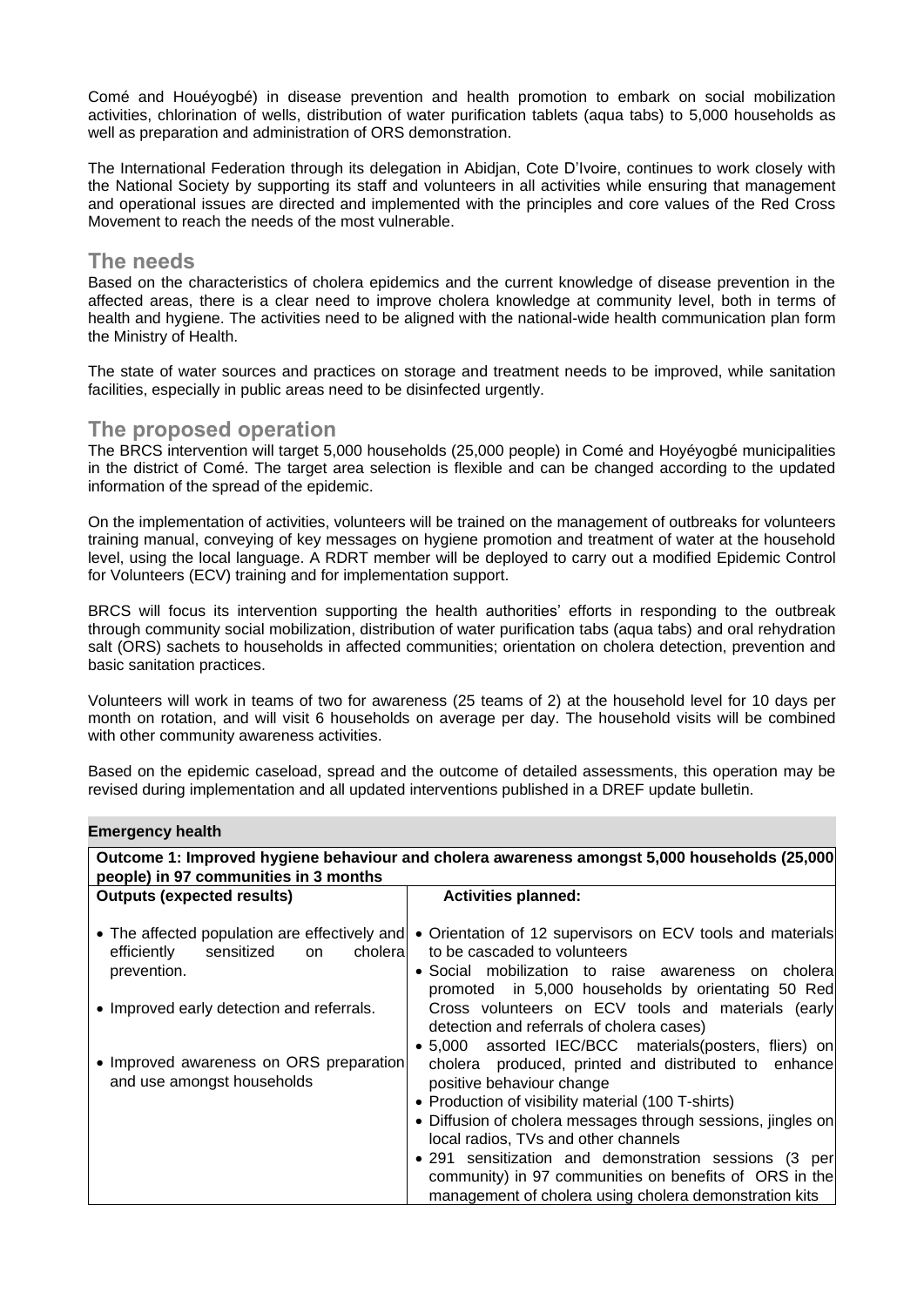| Water, sanitation, and hygiene promotion                                                                                                                                                                                  |                                                                                                                                                                                                                                                                                                                                                                                                                                                                                                                                                                                                                                                                                                                                                                                                                             |  |
|---------------------------------------------------------------------------------------------------------------------------------------------------------------------------------------------------------------------------|-----------------------------------------------------------------------------------------------------------------------------------------------------------------------------------------------------------------------------------------------------------------------------------------------------------------------------------------------------------------------------------------------------------------------------------------------------------------------------------------------------------------------------------------------------------------------------------------------------------------------------------------------------------------------------------------------------------------------------------------------------------------------------------------------------------------------------|--|
| Outcome: The risk of waterborne and water related diseases has been reduced through the<br>provision of safe water, basic sanitation and hygiene promotion to 5,000 families (25,000,<br>beneficiaries) in 97 communities |                                                                                                                                                                                                                                                                                                                                                                                                                                                                                                                                                                                                                                                                                                                                                                                                                             |  |
| <b>Outputs (expected results)</b>                                                                                                                                                                                         | <b>Activities planned:</b>                                                                                                                                                                                                                                                                                                                                                                                                                                                                                                                                                                                                                                                                                                                                                                                                  |  |
| related items<br>population is provided with<br>$\bullet$ Target<br>environmental<br>adequate<br>measures                                                                                                                 | • Target population is provided with and • Orient BRCS volunteers on hygiene promotion and SOP<br>trained on the proper use of watsan on disinfection of watsan facilities and on water born<br>disease.<br>• Hand washing at key times promoted<br>through<br>demonstration at market and other public places<br>sanitation • Safe use of water treatments products promoted in 5,000<br>households through sensitization and demonstration<br>sessions<br>• Disinfection of strategic water points used by the<br>community for over 1 month<br>• Disinfection of sanitation facilities in 13 health centres for<br>over 1 month.<br>$\bullet$ Hygiene<br>promotion activities in<br>personal<br>andl<br>environmental sanitation within communities and at health<br>centres<br>• Monitoring and reporting on activities |  |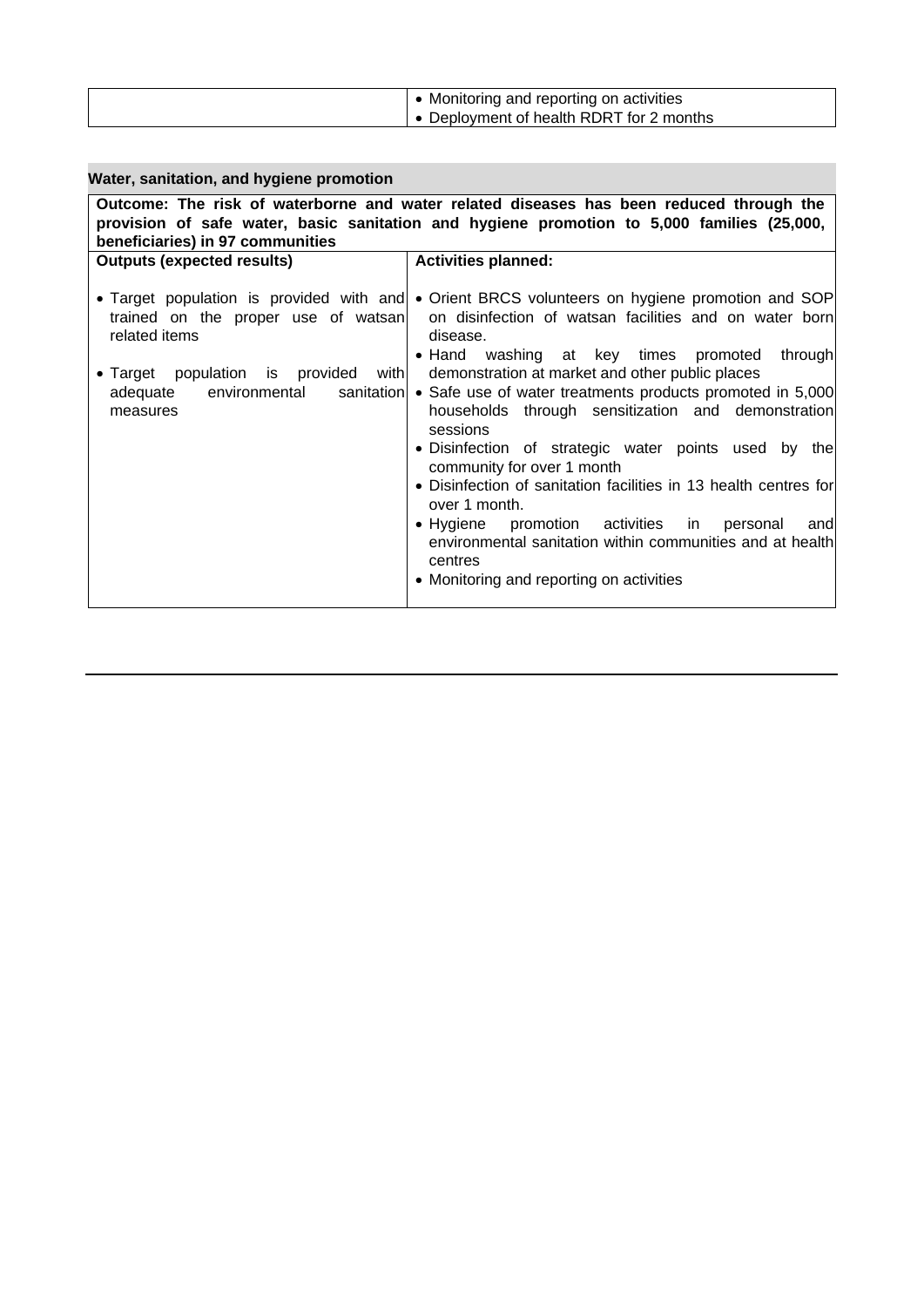## <span id="page-4-0"></span>**Contact information**

**For further information specifically related to this operation please contact:**

- **IFRC Regional Representation:** Daniel Sayi, Regional Representative, West Coast, Abidjan, Côte d'Ivoire office phone; +225 66 775 261 ; email: [daniel.sayi@ifrc.org](mailto:daniel.sayi@ifrc.org)
- **IFRC Zone:** Dr Adinoyi Ben Adeiza, Zone Emergency Health: phone: :+254 731 990 076; [adinoyi.adeiza@ifrc.org](mailto:adinoyi.adeiza@ifrc.org)
- **IFRC Geneva:** Christine South, Operations Support; phone: +41 227 304 529; email[:christine.south@ifrc.org](mailto:christine.south@ifrc.org)
- **IFRC Regional Logistics Unit (RLU):** Ari Mantyvaara Logistics Coordinator, Dubai; phone +971 504584872, Fax +971.4.883.22.12, email: [ari.mantyvaara@ifrc.org](mailto:ari.mantyvaara@ifrc.org)
- **IFRC Africa Zone:** Daniel Bolaños, Disaster Management Coordinator for Africa; Nairobi; phone: +254 (0)731 067 489; email: [daniel.bolanos@ifrc.org](mailto:daniel.bolanos@ifrc.org)

#### **For Resource Mobilization and Pledges:**

 **IFRC West and Central Africa hub:** Elisabeth Seck, Resource Mobilization Officer, Dakar; phone:+221 33 869 36 60; mobile: +221 77 450 59 49; email: [elisabeth.seck@ifrc.org](mailto:elisabeth.seck@ifrc.org)

**For Performance and Accountability (planning, monitoring, evaluation and reporting):**

 **IFRC Zone:** Robert Ondrusek, PMER/QA Delegate, Africa phone: +254 731 067 277; email: [robert.ondrusek@ifrc.org](mailto:robert.ondrusek@ifrc.org)

### **How we work**

All IFRC assistance seeks to adhere to the Code of Conduct for the International Red Cross and Red Crescent Movement and Non-Governmental Organizations (NGOs) in Disaster Relief and the Humanitarian Charter and Minimum Standards in Disaster Response (Sphere) in delivering assistance to the most vulnerable.

The IFRC's vision is to inspire, encourage, facilitate and promote at all times all forms of humanitarian activities by National Societies, with a view to preventing and alleviating human suffering, and thereby contributing to the maintenance and promotion of human dignity and peace in the world.



The IFRC's work is guided by Strategy 2020 which puts forward three strategic aims:

- **1.** Save lives, protect livelihoods, and strengthen recovery from disaster and crises.
- **2.** Enable healthy and safe living.
- **3.** Promote social inclusion and a culture of non-violence and peace.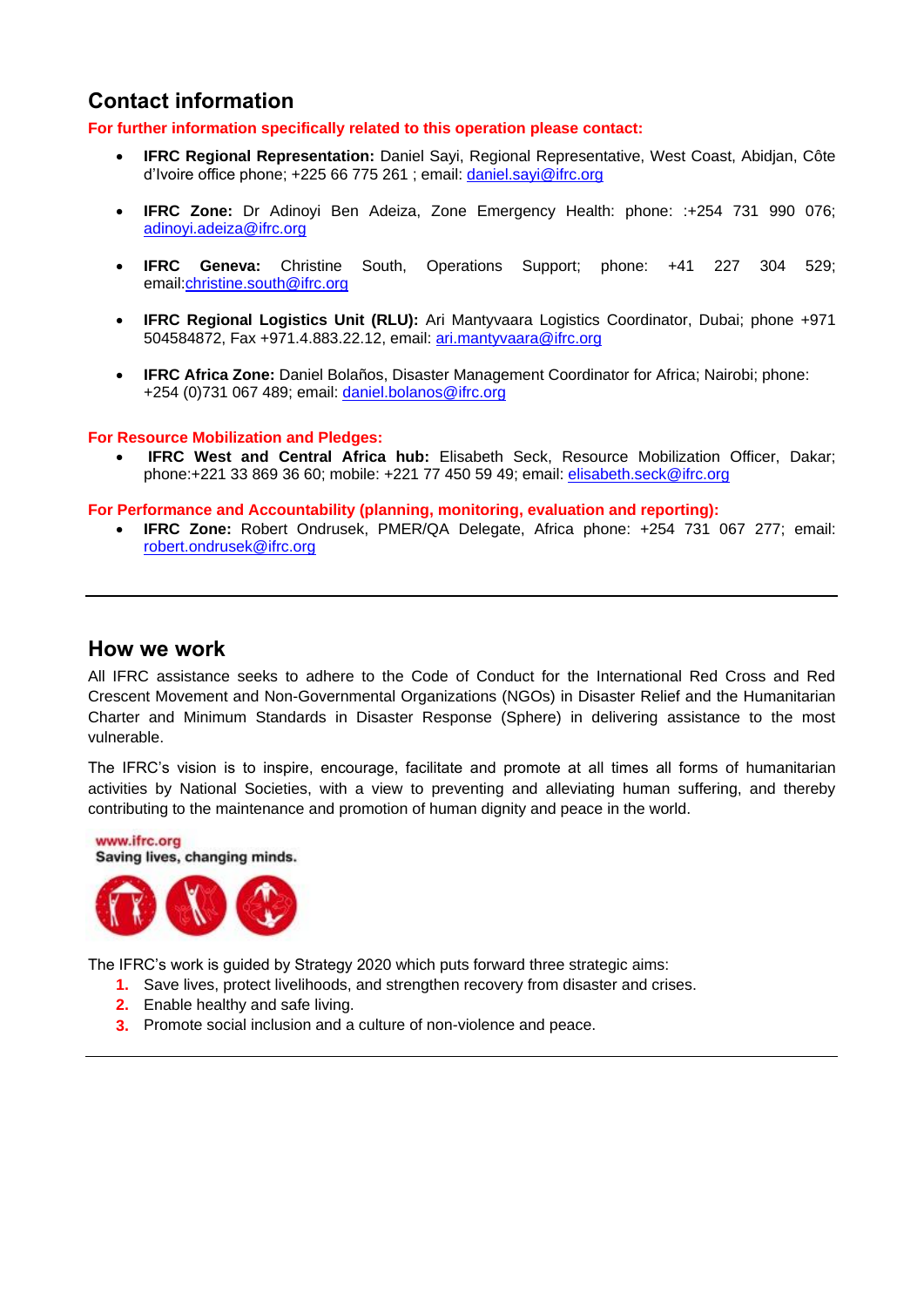## <span id="page-5-0"></span>**DREF OPERATION 09-11-12**

## MDRBJ010 Benin: Cholera Epidemic

| <b>Budget Group</b>                                  | <b>DREF Grant Budget CHF</b> |
|------------------------------------------------------|------------------------------|
| <b>Clothing &amp; Textiles</b>                       | 1,850                        |
| Water, Sanitation & Hygiene                          | 34,105                       |
| Medical & First Aid                                  | 4,360                        |
| <b>Teaching Materials</b>                            | 1,500                        |
| Ustensils & Tools                                    | 450                          |
| <b>Total RELIEF ITEMS, CONSTRUCTION AND SUPPLIES</b> | 42,265                       |
| <b>Transport &amp; Vehicle Costs</b>                 | 4,300                        |
| <b>Total LOGISTICS, TRANSPORT AND STORAGE</b>        | 4,300                        |
| <b>International Staff</b>                           | 10,000                       |
| <b>National Society Staff</b>                        | 10,650                       |
| Volunteers                                           | 12,062                       |
| <b>Total PERSONNEL</b>                               | 32,712                       |
| Workshops & Training                                 | 9,500                        |
| <b>Total WORKSHOP &amp; TRAINING</b>                 | 9,500                        |
| Travel                                               | 8,000                        |
| Information & Public Relations                       | 5,320                        |
| <b>Office Costs</b>                                  | 1,500                        |
| Communications                                       | 500                          |
| <b>Financial Charges</b>                             | 750                          |
| <b>Other General Expenses</b>                        | 500                          |
| <b>Total GENERAL EXPENDITURES</b>                    | 16,570                       |
| Programme and Supplementary Services Recovery        | 6,848                        |
| <b>Total INDIRECT COSTS</b>                          | 6,848                        |
| <b>TOTAL BUDGET</b>                                  | 112,195                      |